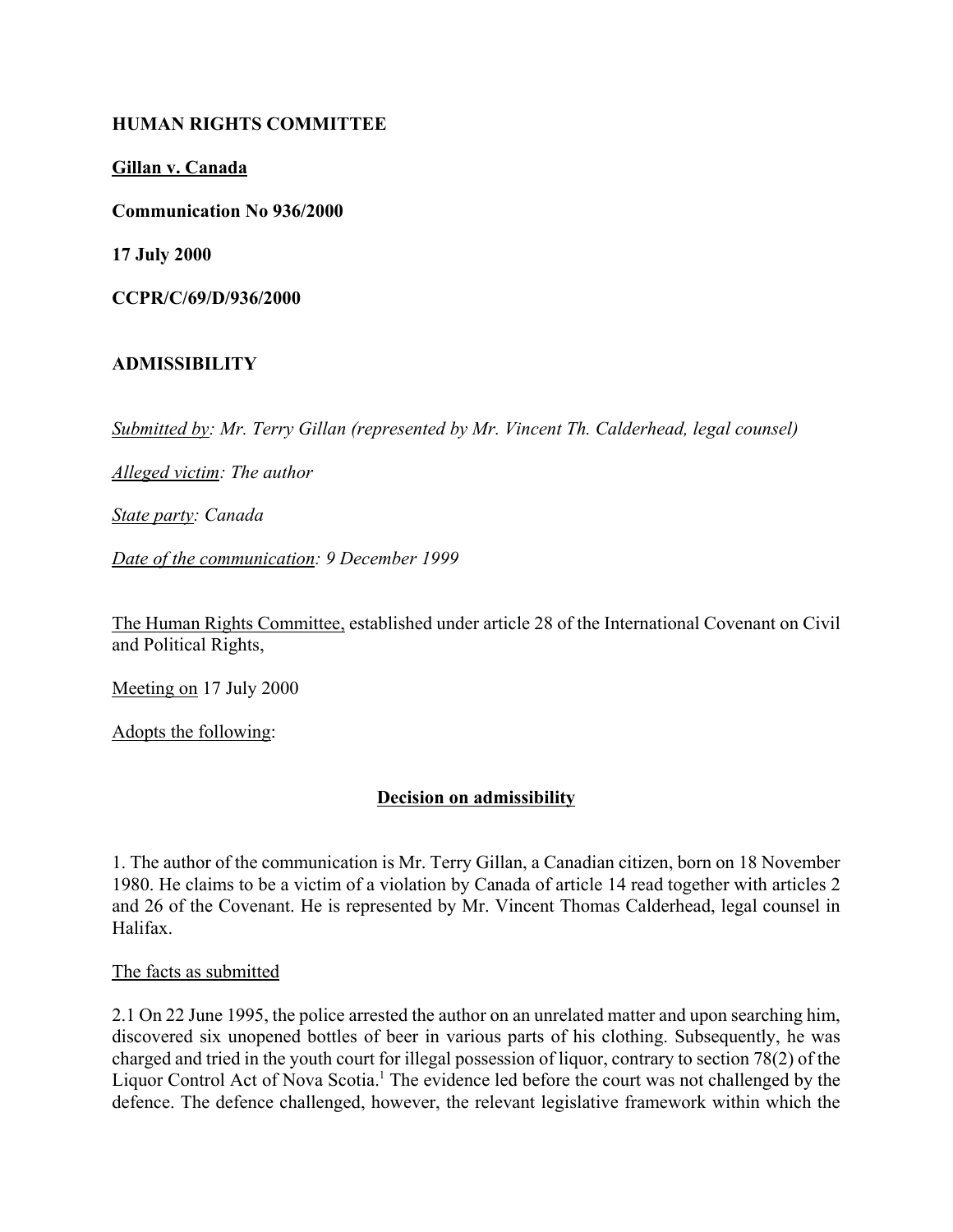prosecution was conducted, which violates the accused's right to be presumed innocent.<sup>2</sup> The Youth Court judge rejected the arguments made by the defence, holding that in light of the evidence before the Court, he need not rely on the evidentiary provisions contained in the impugned legislation, but could convict the author without relying on those sections.

2.2 On 22 January 1998, the Court of Appeal dismissed the author's appeal. It ruled that sections 128 and 130(1) were not relied on by the trial judge and need not have been relied on by him. On 13 August 1998, the Supreme Court of Canada denied leave to appeal. With this, it is submitted that all available domestic remedies have been exhausted.

# The complaint

3. Counsel claims that the evidentiary provisions in the Liquor Control Act of Nova Scotia are in violation of article 14(2) of the Covenant. He states that thousands of Nova Scotians are charged each year with illegal possession of liquor under a flawed legislative scheme. Counsel submits that most people charged with offences under the Liquor Control Act are members of disadvantaged groups in Canadian society.

## Issues and proceedings before the Committee

4.1 Before considering any claim contained in a communication, the Human Rights Committee must, in accordance with rule 87 of its rules of procedure, decide whether or not it is admissible under the Optional Protocol to the Covenant.

4.2 Counsel bases his communication on the allegation that sections 128 and 130(1) of the Liquor Control Act of Nova Scotia violate the presumption of innocence, and thus article 14(2) of the Covenant. The Committee notes from the information before it, that the author in was convicted on the basis that his guilt had been proven beyond any reasonable doubt. In the present case, the courts did not rely on the sections of the Liquor Control Act that counsel seeks to attack. The Committee concludes therefore that the communication is inadmissible under article 1 of the Optional Protocol, since the author cannot claim to be a victim of the alleged violation.

5. The Human Rights Committee decides:

 $\overline{\phantom{a}}$  , where  $\overline{\phantom{a}}$  , where  $\overline{\phantom{a}}$ 

a) that the communication is inadmissible under article 1 of the Optional Protocol;

b) that this decision shall be communicated to the author and his counsel and, for information, to the State party.

<sup>\*</sup> The following members of the Committee participated in the examination of the present communication: Mr. Nisuke Ando, Mr. P.N. Bhagwati, Ms. Christine Chanet, Lord Colville, Ms. Elizabeth Evatt, Mr. Louis Henkin, Mr. Eckart Klein, Mr. David Kretzmer, Mr. Rajsoomer Lallah, Ms. Cecilia Medina Quiroga, Mr. Martin Scheinin, Mr. Hipóólito Solari Yrigoyen, Mr. Roman Wieruszewski, and Mr. Abdallah Zakhia.